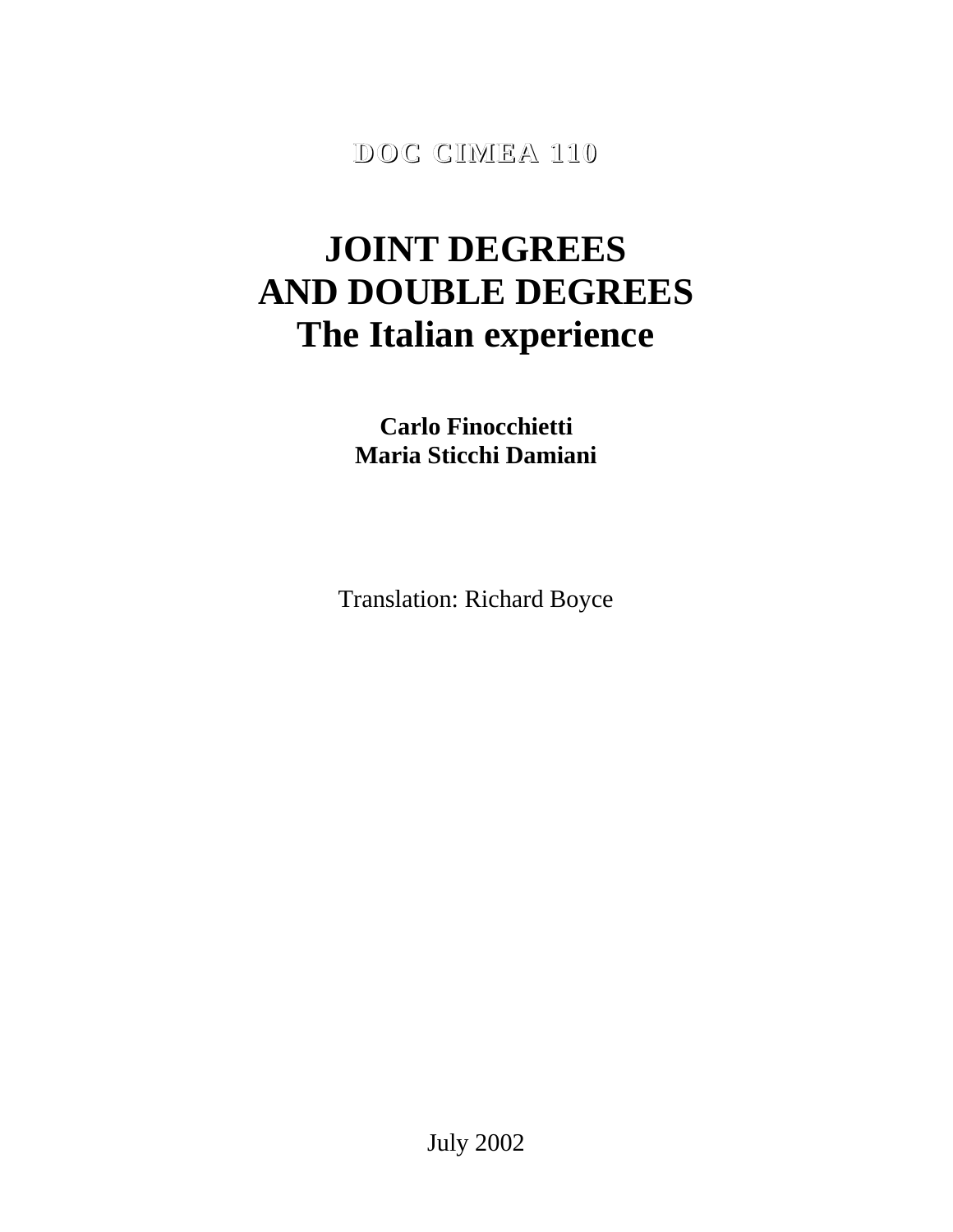A 'joint degree' or a 'double degree' represent two possible outcomes to an 'integrated' course of study. An integrated study programme envisages a curriculum that has been jointly designed by two universities and is regulated by a specific negotiated agreement. Students who freely choose the programme undertake defined periods of study in both academic establishments in terms of duration and content. At the end of the courses and after the relevant joint examinations, the students are awarded either a single qualification jointly signed by the academic authorities of both institutions (joint degree) or the final national qualifications of both institutions (double degree).

The study presented herein documents the development of joint degrees in Italy with effect from the reform of 1980 which opened the doors to integrated study programmes for universities and stimulated international university cooperation, both bilateral and multilateral. The study then concentrates on the reforms of 1999 and documents the potential for and actual developments in joint degrees with particular attention focused on the universities' internationalisation programmes. Finally, the study proposes a classification of the types of degrees awarded upon completion of integrated courses and formulates guidelines for the design of curricula and the organisation of joint courses. The study is completed by the summary data supplied by the Cimea database on double degrees and by numerous examples of experiences of joint courses and degrees.

### **The Origins: Integrated Study Programmes**

 $\overline{a}$ 

A joint degree or double degree is always backed up by a collaboration agreement between two (or more) universities and an integrated curriculum which defines the study periods to be undertaken separately in the universities concerned. Integrated study programmes have become a feature of European universities only in very recent times. Indeed, they date back to the action plan and incentive measures adopted by the European Community in  $1976<sup>1</sup>$ . The Community granted financial aid to joint study programmes *(*jsp), whose objective was to strengthen collaboration among universities in different countries, thereby fostering direct contacts and agreements as well as exchanges among students and teachers. In order to benefit from the economic aid on offer, the cooperation agreements among the higher education institutions had to provide for student mobility (i.e. the possibility for students to follow part of their course abroad), teacher mobility or the drawing up of joint curricula. From 1976 to 1984 the European Community financed 409 jsp. Italian universities participated in 73 projects, accounting for 18% of the total.

Italy embraced this new European programme and in order to facilitate full participation by Italian universities national law was changed in  $1980<sup>2</sup>$  thereby allowing "forms of

<sup>&</sup>lt;sup>1</sup> Resolution of the European Council and the Education Council of 9 February 1976 for an action plan in the field of education; Resolution of the European Council and the Education Council of 13 December 1976 concerning measures aimed at improving the preparation of youth for work and at facilitating the transition from study to active life.

<sup>&</sup>lt;sup>2</sup> Presidential Decree no. 382 of 11 July 1980 - "Reorganisation of University Teaching, Relative Training Band and Organisational and Teaching Experiments", article 91.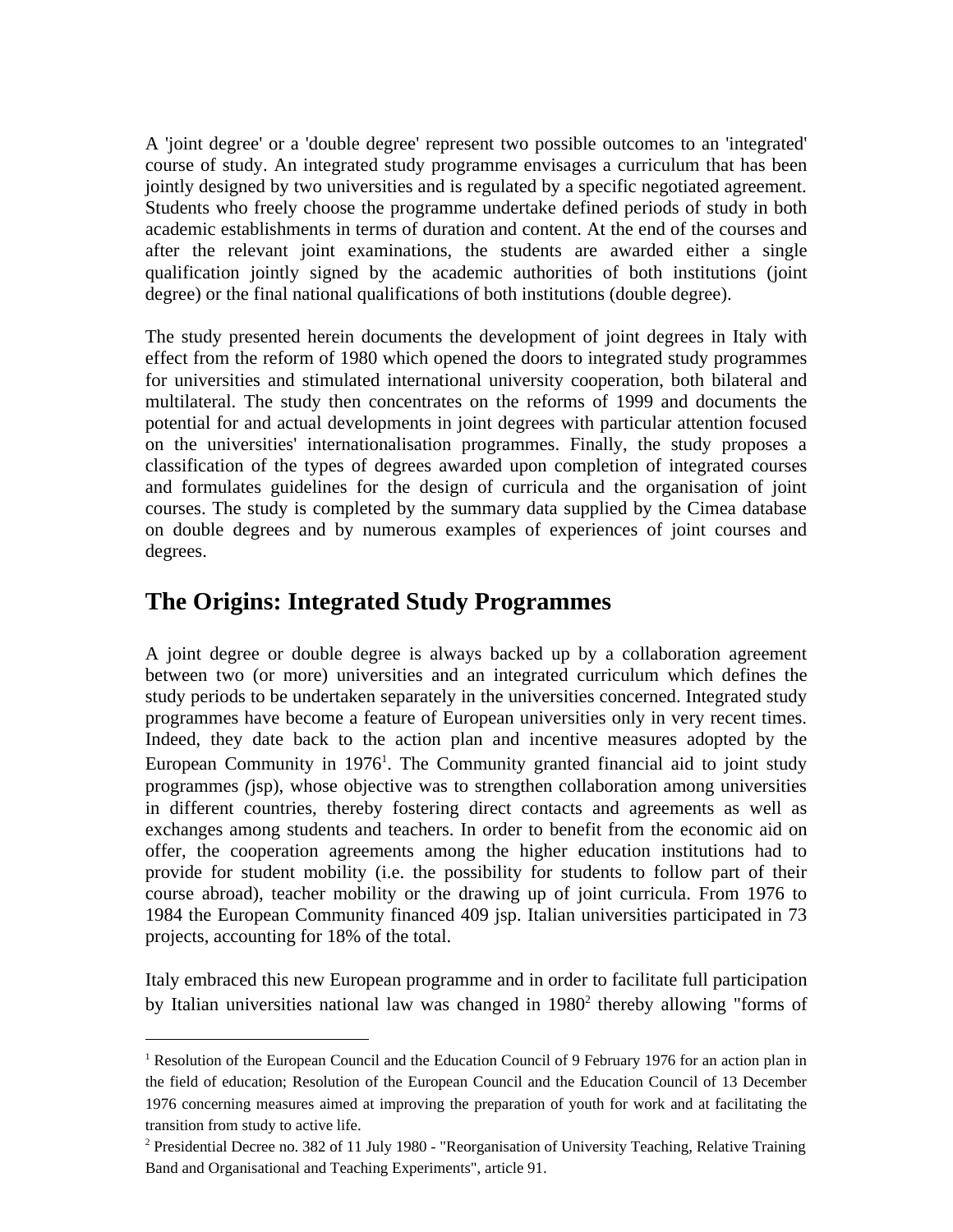agreements - including consortia - between Italian and foreign universities for integrated learning activities and integrated study programmes for students as well as for experience in the use of particularly complex scientific and technical equipment".

European financial aid allied to the sums allocated by the Italian government in connection with the new legislation greatly stimulated the development of international university cooperation, as can be seen from the rapid growth in the number of international agreements signed by Italian universities, quantified in the table hereunder.

| <b>Cooperation Agreements Between Italian and Foreign Universities 1985-1994</b> |                      |                             |  |
|----------------------------------------------------------------------------------|----------------------|-----------------------------|--|
|                                                                                  |                      |                             |  |
| Year                                                                             | Number of Agreements | Growth Index $(1985 = 100)$ |  |
| 1985                                                                             | 239                  | 100                         |  |
|                                                                                  |                      |                             |  |
| 1988                                                                             | 540                  | 226                         |  |
| 1990                                                                             | 819                  | 343                         |  |
| 1991                                                                             | 1005                 | 420                         |  |
| 1993                                                                             | 1301                 | 544                         |  |
| 1994                                                                             | 1612                 | 674                         |  |
|                                                                                  |                      |                             |  |
| Sources <sup>3</sup> : Fondazione Rui, Cimea, Icu, Conics                        |                      |                             |  |

Although the establishment of integrated study programmes was incentivised in this initial period, the awarding of joint academic qualifications was expressly prohibited $4$ .

# **The University Cooperation Agreement between Italy and France of 1982**

"Desirous of contributing to the development of cultural and scientific relations between the two countries", on 5 July 1992 in Paris the Italian and French governments signed a

Conics, *Le collaborazioni internazionali delle università italiane nell'anno accademico 1990-1991*;

 $\overline{a}$ 

Conics, *Le collaborazioni internazionali delle università italiane nell'anno accademico 1992-1993*;

<sup>3</sup> Fondazione Rui and Istituto per la Cooperazione Universitaria, *La cooperazione universitaria internazionale. Bilancio degli accordi delle università italiane*, Rome, 1985;

Cimea, *Accordi bilaterali di cooperazione tra università italiane e straniere*, Doc Cimea 24, Rome, 1988; Cimea, *Accordi di cooperazione tra università italiane e straniere nel 1990*, Doc Cimea 44, Rome, 1990;

Conics, *Le collaborazioni internazionali delle università italiane nell'anno accademico 1993-1994*.

<sup>&</sup>lt;sup>4</sup> Ministerial Circular (MPI-DGIU) no. 82 of 6 March 1981 ("It is as well to clarify that in any event interuniversity agreements may not include clauses that envisage the award of joint academic qualifications or give validity to foreign academic grades unless recognition is for the purposes of allowing further studies"); Inter-Ministerial Decree on Inter-university Cooperation, issued pursuant to Article 91 of Presidential Decree no. 382/80 of 10 February 1988 (Article 5: "It is not permitted to include clauses that envisage the award of joint academic qualifications or give validity to foreign academic diplomas").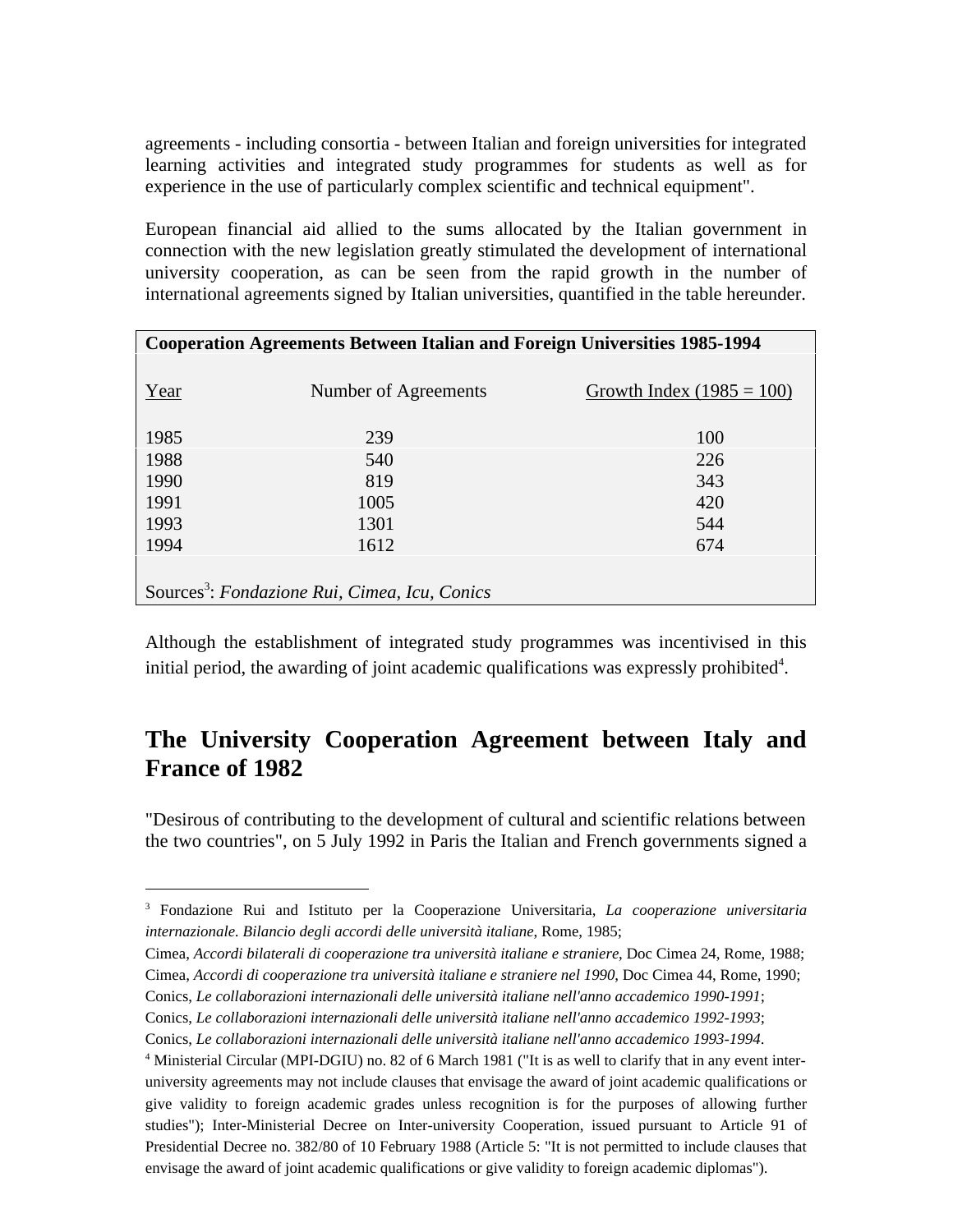framework agreement on university cooperation. The agreement is important historically as it formally sanctions for the first time the establishment of a double degree. In fact, the agreement provides that "the universities of the two countries may conclude agreements with one another which envisage integrated study programmes leading to the joint award of an Italian academic qualification (*laurea*) and a French academic qualification (*maîtrise*) having the same value. Such programmes shall concern students who have successfully completed the first two years of study at either an Italian or French university". The agreement also specifies the matters that interuniversity agreements should regulate: the organisation of studies, examinations, the method of awarding the academic qualifications, exchange of teachers, the duration of students' study periods abroad and joint commissions<sup>5</sup>.

### **Turin University and Savoy University: Franco-Italian** *laurea* **and** *maîtrise*

Within the framework of the Franco-Italian agreement for university cooperation two universities with historical and cultural ties, Turin University and Savoy University in Chambery, signed an agreement on 13 December 1985. The two universities have undertaken to jointly award their national academic qualifications (the Italian *laurea* and the French *licence* and *maîtrise*) to students who participate in a joint university study programme.

Each year around ten Turin students who have completed the second year of their degree course in modern languages and foreign literature have the chance to do their third year at Savoy University and be awarded the French *licence*; they may then remain for the fourth year and be awarded both the French *maîtrise* and the Italian *laurea*. In the same way French students in possession of the *Deug* (*Diplôme d'études universitaires générales*) may at the end of their second year attend Turin University to attend the third and fourth years of the course there, at the end of which they will be awarded both the Italian *laurea* and the French *maîtrise*. Together with the two final national academic qualifications the universities concerned also issue a joint certificate which mentions participation in the programme and the study period done abroad.

### **"Doctor Europæus"**

 $\overline{a}$ 

The "European doctorate" is not a supranational academic qualification let alone one awarded by an international institution but a joint certificate attached to a national doctorate which qualifies for the European tag because it possesses certain internationalisation features.

The history of the European Community has some rather significant precedents in the matter of designing 'European' academic qualifications. For example, in 1959 plans were made for the establishment of a 'European University' on the basis of the

<sup>&</sup>lt;sup>5</sup> Law no. 761 of 18 October 1984. - Ratification and Implementation of the Framework Agreement for University Cooperation Between Italy and France, signed in Paris on 5 July 1982.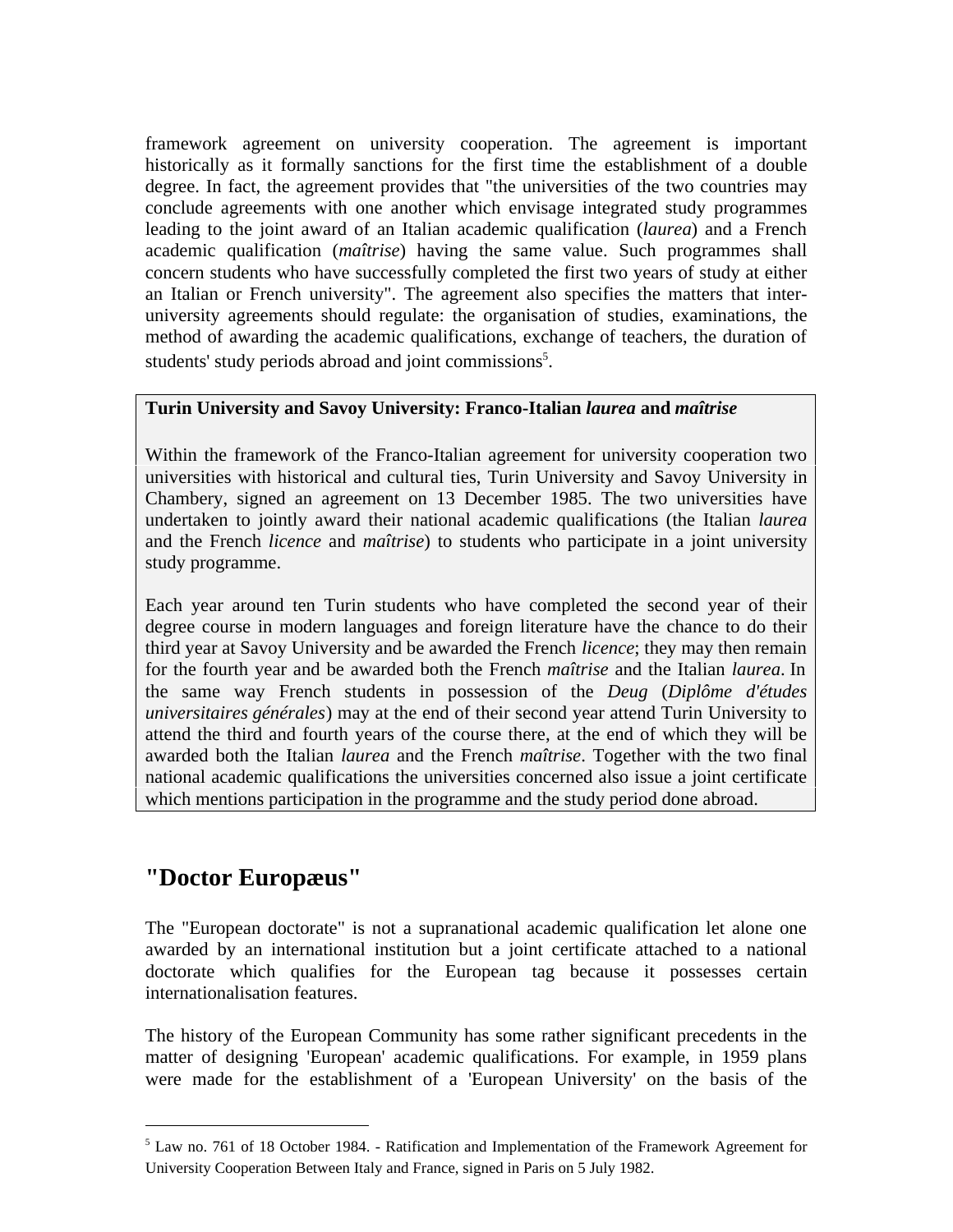provisions of the Euratom Treaty. It was envisaged that the university in question would be able to award a European doctorate at the end of a two year course and thesis; however, it never came about due to French opposition.

Ten years later, principally on the initiative of Italy, plans were drawn up for the European University Institute, which would end up being located in Badia Fiesolana, not far from Florence. Likewise, in this case the European Council did not wish to create a "European" university in the sense of one established under Community law. The European University Institute of Florence came about on the basis of a simple intergovernmental agreement (1972 Convention) among the Member States of the Community and today issues its own doctorate degrees which each signatory to the Convention has undertaken to recognise in accordance with their respective national law.

Although the idea of a "European" doctorate has not yet come to fruition in concrete terms, it must be said that national doctorate degrees have witnessed a growing level of internationalisation. We are referring in particular to co-supervised doctorates or to the mobility of researchers incentivised by the Community framework programmes for research: thanks to the framework programmes it has been possible to finance research networks in which research groups from various countries collaborate on joint projects and train young researchers. This has led to a request for formal recognition of the "added value" of international doctorates. To take account of this impetus while at the same time creating a reference international standard, the Confederation of European Union Rectors' Conferences (today EUA - *European University Association*) has drawn up a common "European doctorate" brand. This designation can be added to a national doctorate which was obtained fulfilling four conditions regarding co-supervision, assessment by an international jury, multilingualism and mobility of the graduate.

### **Confederation of European Union Rectors' Conferences**

#### **European Doctorate**

The European Doctorate refers basically to a label attachable to the PhD degree to be conferred by European Universities, when the following four conditions (not qualitative) have been fulfilled:

- The PhD thesis defence will be accorded if at least two professors from two higher education institutions of two European countries, other than the one where the PhD thesis will be defended, have given their judgement concerning the manuscript;
- At least one member of the jury should come from a higher education institution in European countries, other than the one, where the PhD thesis will be defended;
- Part of the defence must take place in one of the official languages, other than the one(s) of the country, where the PhD thesis will be defended;
- The PhD thesis must partly have been prepared as a result of a period of research of at least one trimester spent in another European country.

The proposed logo is the title "Doctor Europæus" surrounded by a crown of twelve stars.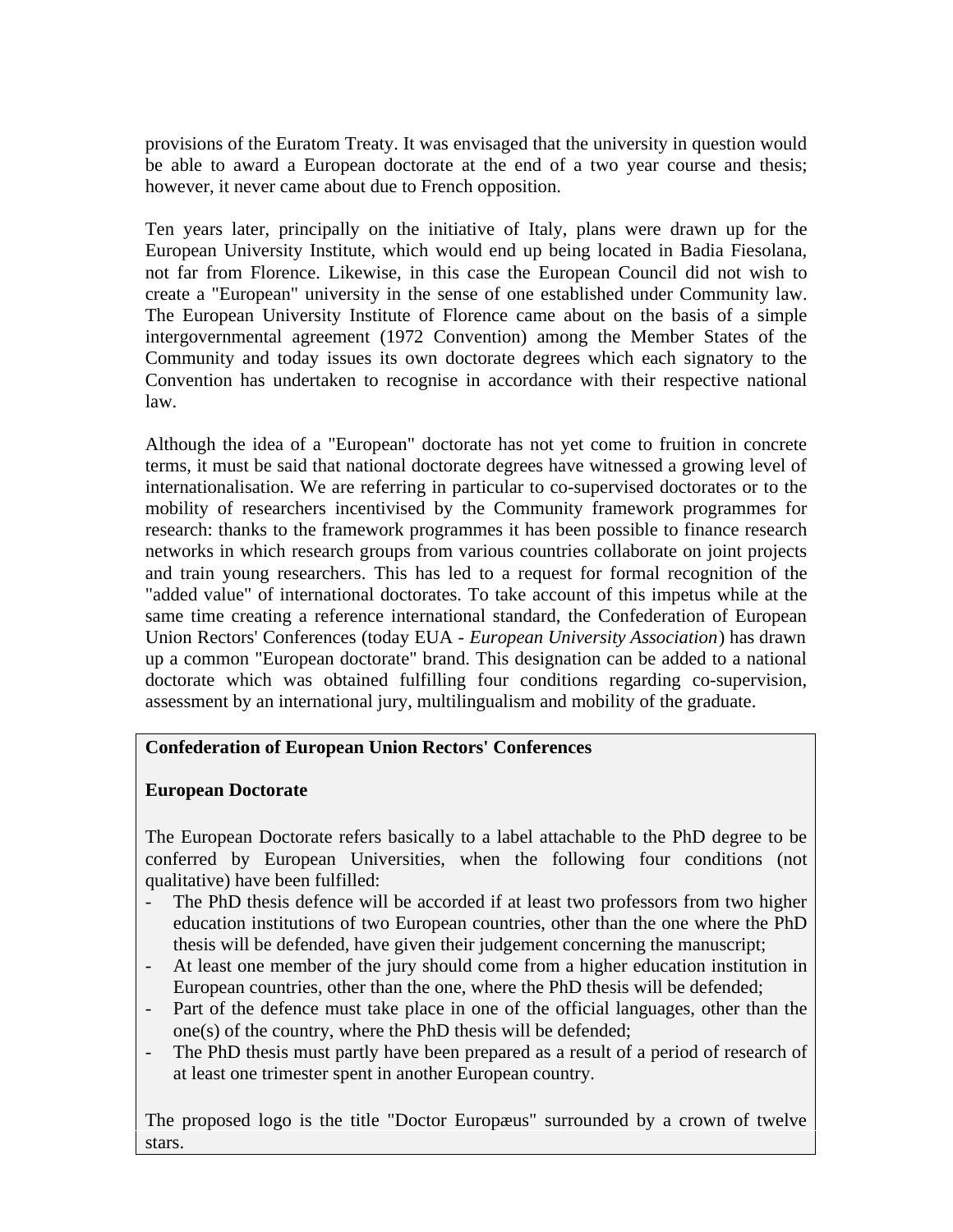# **Socrates / Erasmus Programme: Double Degrees and Curricular Design**

The Erasmus programme first and then the Socrates/Erasmus programme have been the principal tools used by the European Commission to foster cooperation among universities in the Member States and to support university student mobility and study periods abroad. The agreements among universities, signed within Inter-University Cooperation Programmes (IPC) and Institutional Contracts, have in some cases provided for such advanced forms of curricular integration as to justify the award of a double degree.

### **The TIME Programme**

The "Top Industrial Managers for Europe" (TIME) is a programme whose scope is to produce managers with an effective scientific, technological and cultural experience obtained in two European countries allied to hands on experience in the business world of a country other than their own. The initiative got underway in 1988 when a group of the leading European universities in the field of engineering devised an Inter-University Cooperation Programme (IPC) in the ambit of Erasmus. 1997 witnessed the founding of the TIME Association (under French law), which now counts 37 European institutions among its members. The current president is the Rector of Milan Polytechnic, Professor Adriano De Maio.

TIME's principal activity is the promotion of bilateral agreements among members of the Association with the aim of creating double degree learning programmes, substituting in a student's curriculum a year at their home university with two in the host one. When students return to their home university after a successful two year study period abroad and complete their curriculum (generally in six years), they obtain their own national academic qualification (an Italian engineering degree in our case) and a final foreign degree. The double degree will reflect not only a profound knowledge of how engineering is viewed in the partner university but should also testify to a thorough understanding of the way of thinking and the culture of the host country. Many European companies which are particularly interested in the educational model and the type of engineer produced have already signed partnership agreements with the universities adhering to TIME.

The Italian university members (founders) of the Association are Milan Polytechnic (137 students who have already been awarded a TIME double degree) and Turin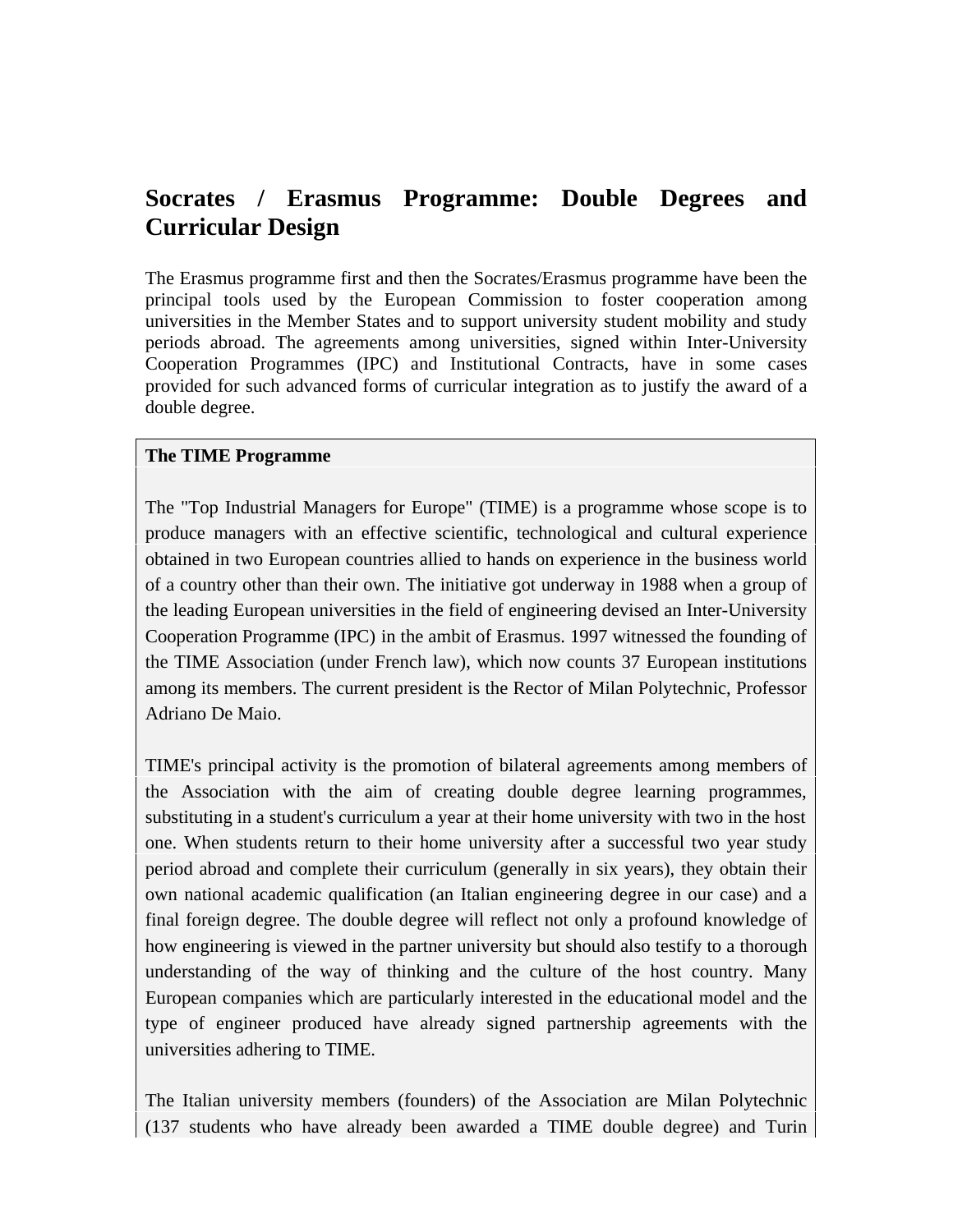Polytechnic (28 students who have already been awarded a TIME double degree). In May 2002 the one thousandth TIME double degree was awarded.

The TIME Association is now launching the TIME Masters, which are joint qualifications awarded by at least two institutions of the Association and which have passed a check by a commission for entitling them to use the TIME "label".

Other qualitative initiatives were realised during the initial stage of the Socrates programme under the heading of "curricular projects", which involved the joint development of university curricula:

- CDA *Curriculum Development at Advanced level*;
- CDI *Curriculum Development at Initial and intermediate level*.

Also in these cases agreements were signed for the award of joint degrees or double degrees.

# **The European University Diploma**

 $\overline{a}$ 

Within the framework of the national curricula provided for in Law no. 341 of 1999, at the end of 1999<sup>6</sup> the European University Diploma in Industrial Production (*Diploma universitario europeo in Produzione industriale*) was established. The general objective of this course - which can be organised by engineering faculties - is to produce technicians with a university level education in a European context who are also qualified to take on and manage innovation in the production sector, adapting to scientific change and technological evolution. In other words, the course seeks to create professionals who are competent not only in production technology but also in the management of enterprises with reference to economic issues and human resources.

Allied to the innovative nature of the professional created, the originality of this course lies also in its special educational model adopted: the studies must be planned and organised symmetrically in Italy and in another country. This means the signing of agreements between the universities concerned which detail the means of realising the integrated project, the study periods to be spent by students in their home university, and the foreign one and the reciprocal recognition of examinations and teaching modules. Also the obligatory internship is to be done in two periods, each one in a company in a different country. At the end of the three year study and training period, students are awarded two qualifications the Italian *Diploma universitario europeo in produzione industriale* and the corresponding foreign qualification from the partner university.

<sup>&</sup>lt;sup>6</sup> MURST Decree of 19 December 1996 - Changes to University Teaching Relative to the European University Diploma in Industrial Production, published in the Official Gazette of the Italian Republic no. 70 of 25.3.1997.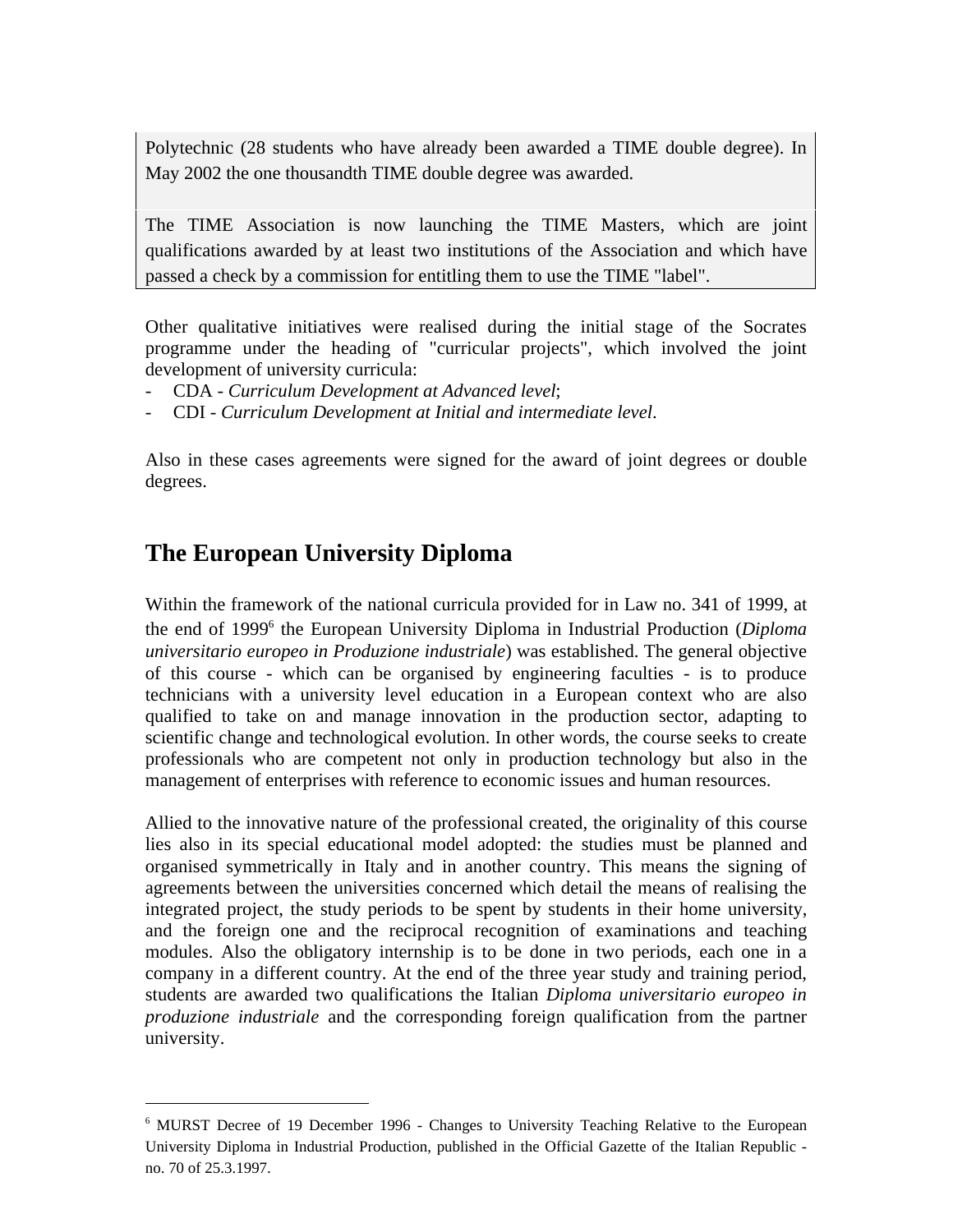### **Turin Polytechnic. The School of Industrial Production and the Double Degree with Brighton**

In 1986 Turin Polytechnic founded the School of Industrial Production with the aim of providing an interdisciplinary education in different countries and in different business contexts. Industrial support was guaranteed by a group of companies who set up the "Association for the Development of the School of Industrial Production of Turin Polytechnic". In collaboration with the Department of Business Management of Brighton University in England (formerly Brighton Polytechnic) a joint education programme was drawn up, which concludes with the award of a double qualification: a *Diploma di Esperto della produzione industriale* (later the *Diploma universitario europeo in produzione industriale*, after the transformation of the School into one for special purposes) from Turin Polytechnic and a *Bachelor of Science (Honours)* in *European Business with Technology* from the British university.

 The School takes four years of students' time: a three year course in class followed by a year of applied training in industry of which six months in Italian companies and six in English ones. Students alternate between semesters in Italy and in Great Britain, with exams at the end of each such semesters. Lessons and examinations are in Italian at Turin and in English at Brighton. Scholarships are granted by the "Association of Friends of the School". European contributions for academic mobility are also available within the ambit of the Socrates programme.

# **Co-supervision of Doctoral Theses**

 $\overline{a}$ 

A significant facet of bilateral university cooperation is the realisation of joint research doctorates by universities of two different countries which envisages co-supervision of theses. In such a case the doctoral student undertakes the research under the supervision of two teachers-tutors - one for each university involved - who agree to collaborate in a spirit of joint responsibility. The doctoral student spends time in both countries and defends the thesis before a mixed commission which in all cases counts the two supervisors among its members. A co-supervised thesis normally entails the award of a mutually recognised joint doctorate.

The most significant example of this type of collaboration is afforded by the bilateral Franco-Italian programme for co-supervised theses<sup>7</sup> stemming from the framework agreement signed in Paris on 13 February 1998 by the Rectors' Conferences of the two countries concerned.

 $<sup>7</sup>$  The text of the framework agreement, the competitions and the information on the programme are</sup> available on the web site of the Ministry of Education, Universities and Research (www.miur.it) and that of the Italian Universities' Rectors' Conference (www.crui.it).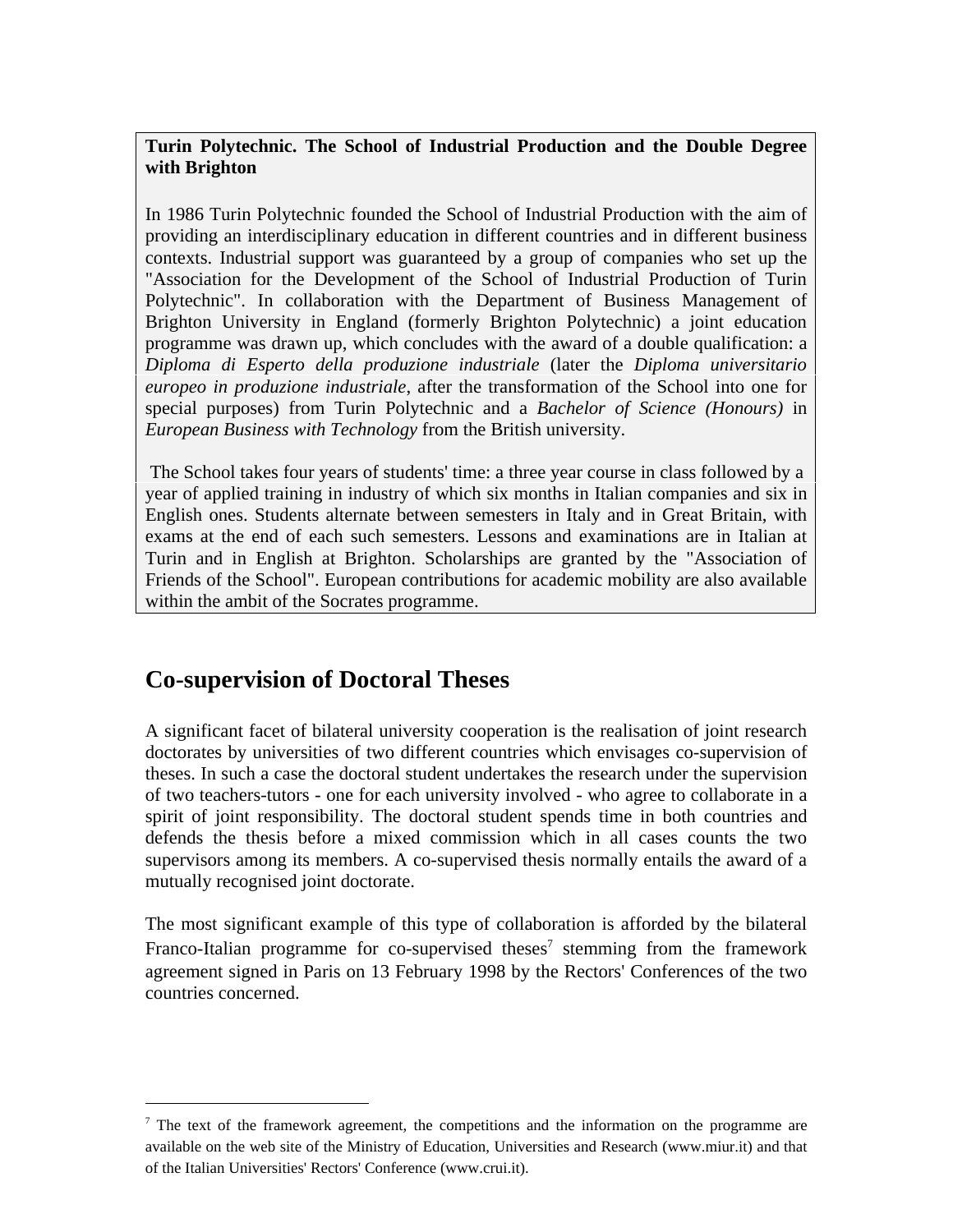**Convention cadre sur les co-tutelles de thèse entre la Conférence des Présidents d'Université (CPU) et la Conférence des Recteurs des Universités Italiennes (CRUI)**

La Conférence des Présidents d'Université (CPU) et La Conférence des Recteurs des Universités Italiennes (CRUI)

- considérant l'accord cadre du 18 janvier 1996;
- considérant que la procédure des co-tutelles de thèse représente une voie particulièrement prometteuse tant pour le développement de la mobilité intraeuropéenne des chercheurs que pour le renforcement de la coopération institutionnelle entre la France et l'Italie;

sont convenues de promouvoir des co-tutelles de thèse entre les deux pays au travers des dispositions suivantes:

- 1. Après accord du président de l'université française et du recteur de l'université italienne, le doctorant italien pourra être dispensé du DEA français, et réciproquement le doctorant français pourra être dispensé du concours national italien de sélection de doctorants italiens.
- 2. Pour chaque doctorant en co-tutelle, une convention sera signée par les autorités responsables des deux établissements d'enseignement supérieur: le recteur de l'université italienne et le président de l'université française. Cette convention précisera, en particulier, les conditions dans lesquelles une couverture sociale est assurée au doctorant.
- 3. Le doctorant s'inscrit obligatoirement dans un ètablissement d'enseignement supérieur français et dans un établissement d'enseignement supérieur italien. Le doctorant s'acquittera de ses droits d'inscription et de scolarité dans un seul des deux établissements partenaires.
- 4. Les candidats à une préparation de doctorat en co-tutelle effectuent leurs travaux sous le contrôle et la responsabilité d'un directeur de thèse dans chacun des deux pays intéressés. Les deux directeurs de thèse s'engagent à exercer pleinement la fonction de tuteur auprès du doctorant. La durée de préparation de la thèse se répartit entre les deux êtablissements intéressés par périodes alternatives dans chacun des deux pays. La durée de la mobilité sera précisée, impliquant des séjours alternés de durées approximativement équivalentes.
- 5. La thèse donne lieu à une soutenance au terme de laquelle est conféré au candidat le titre de docteur reconnu par les deux pays intéressés, cette disposition devant faire l'objet d'une clause inscrite dans la convention liant les deux ètablissements. Le jury de soutenance désigné par les deux universités partenaires est composé à parité par des représentants scientifiques des deux pays. Il comprend au moins quatre membres dont les deux directeurs de thèse.
- 6. La thèse, rédigée dans l'une des deux langues nationales, est complétée par un résumé ecrit et oral dans l'autre langue.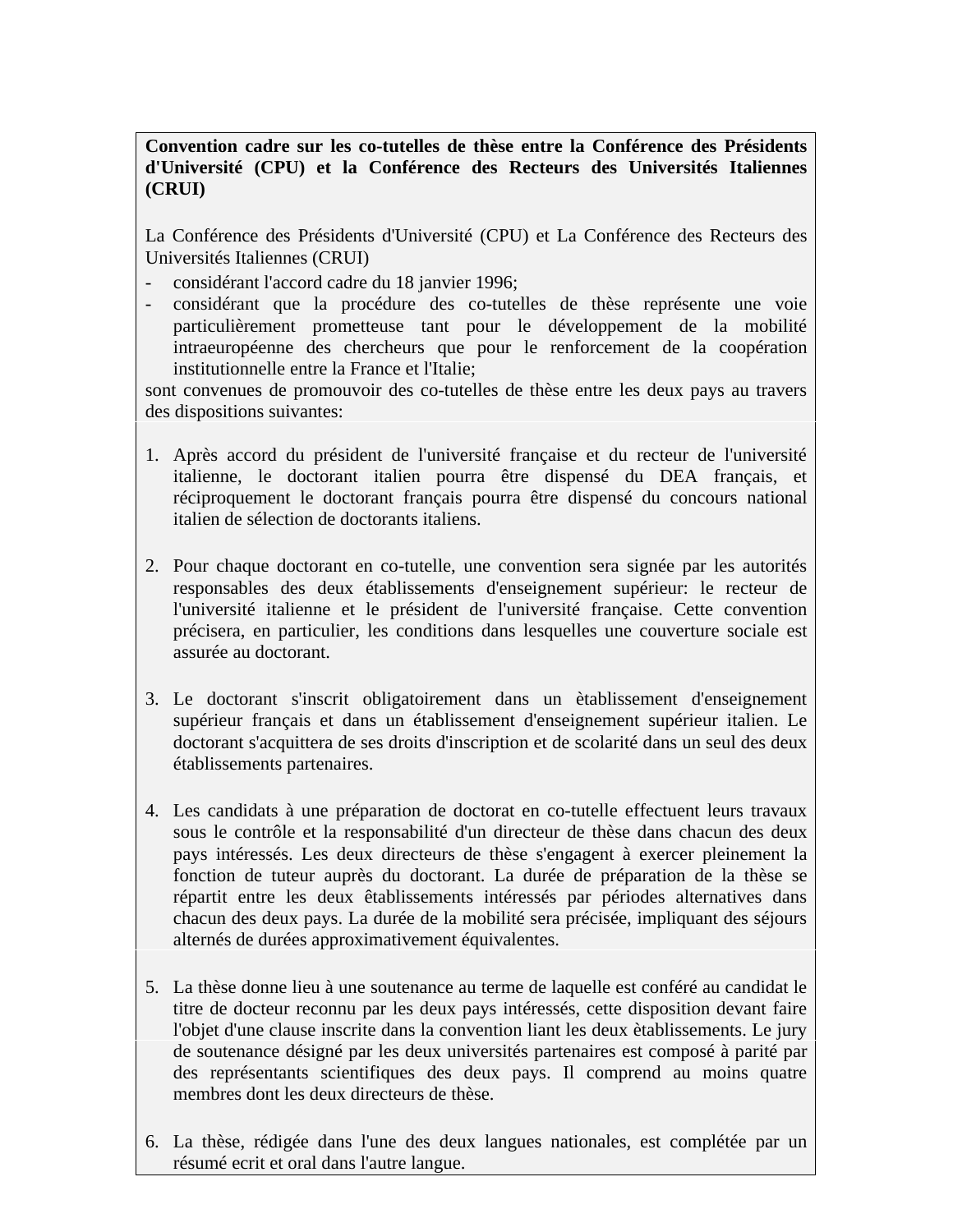7. La protection du sujet de thèse ainsi que la publication, l'exploitation et la protection des résultats de recherche issus des travaux du doctorant dans les deux ètablissements seront assujetties à la réglementation en vigueur et assurées conformèment aux procédures spécifiques à chaque pays impliqué dans la co-tutelle. Lorsque requis, les dispositions relatives à la protection des droits de propriété intellectuelle pourront faire l'objet d'une annexe spécifique.

# **The Italo-French University**

 $\overline{a}$ 

The Italo-French University<sup>8</sup> arose out of the Italo-French summit in Florence on 6 October 1998. Its administrative headquarters are in Grenoble and Turin. It is an original experience of a virtual university, *sans murs*, which aims at co-ordinating the cooperation between the universities of the two countries and which is based largely on distance learning made possible by new technologies.

By means of this new university Italy and France wish "to promote the award of double degrees and joint degrees and participate in the design of common programmes"<sup>9</sup>. In addition to this commitment to double degrees, another five are specified:

- promote convergence between the respective university systems;
- invite the participation of higher education institutions of other European countries in that process;
- promote joint research programmes and life-long learning;
- provide assistance to the university institutions and bodies of both countries in the matter of inter-university cooperation;
- support the creation of databases and telematic links between the two university systems with a view to establishing a virtual network of information, teaching and life-long learning.

**Florence University and University of Paris I "Panthéon-Sorbonne": Double Degree in Law**

The integrated legal education programme drawn up by Florence and Paris I universities is a response to certain demands:

<sup>&</sup>lt;sup>8</sup> A presentation in Italian is available on the web at www.universita-italo-francese.org; the French version can be found at www.universite-franco-italienne.org.

<sup>&</sup>lt;sup>9</sup> Law no. 161 of 26 May 2001 - Ratification and Implementation of the Agreement Between the Government of the Republic of Italy and the Government of the French Republic Establishing the Italo-French University, with relative Protocol, done in Florence on 6 October 1998 (published in the Official Gazette of the Italian Republic - no. 141 of 9.6.2000).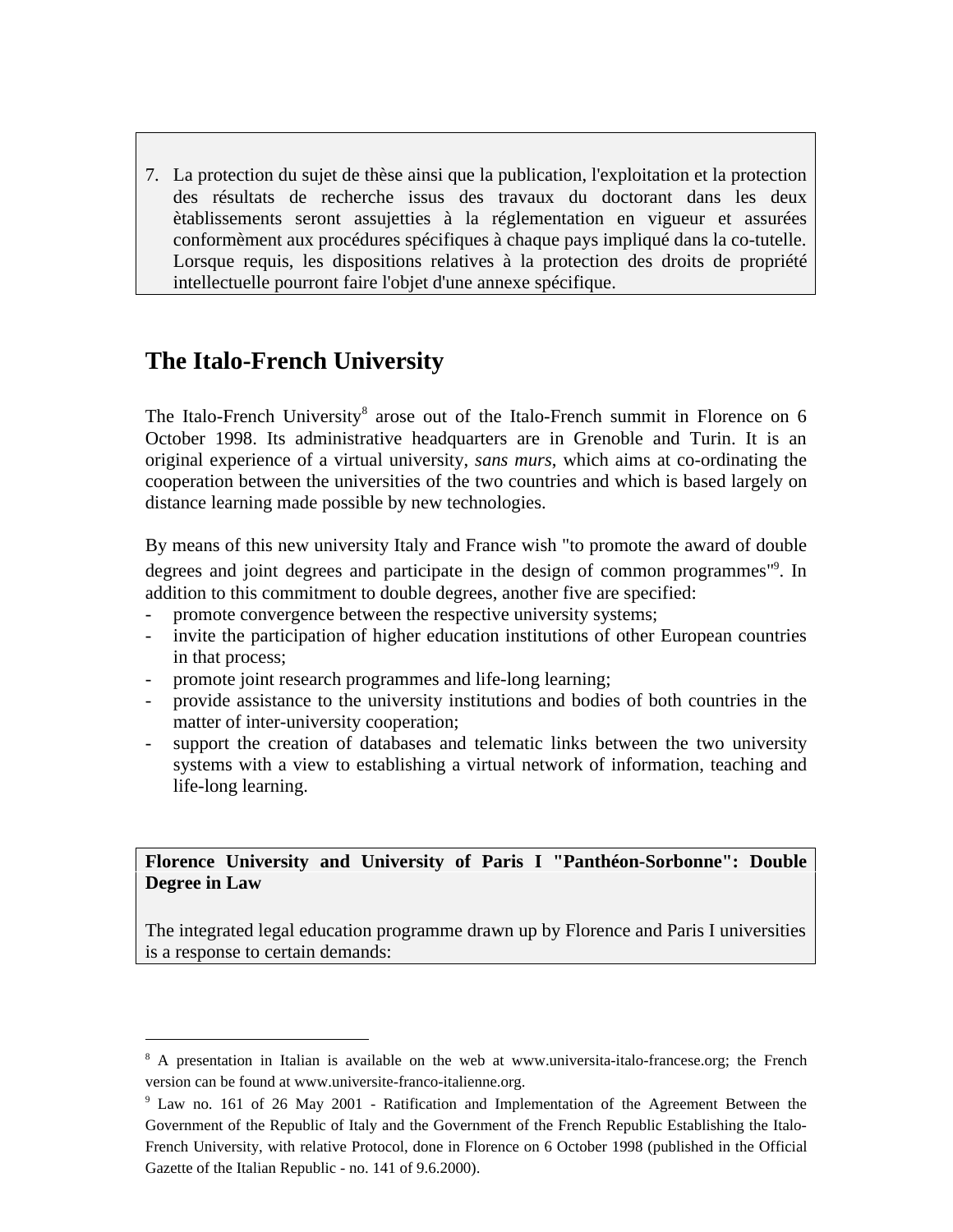- European integration needs jurists who are able to master the law in one or more jurisdictions and who can just as easily be admitted to practice in countries other than their home one;
- there is a growing demand by large European and US law firms for lawyers who are able to practice with ease in an international environment, a demand which so far has remained unsatisfied, thereby obliging universities to make a breakthrough in the organisation of *ad hoc* study programmes;
- it is crucial to produce graduates destined for careers in international and community organisations or the law departments of large multinational companies, where knowledge and linguistic competency by definition exceeds boundaries that traditionally define and segment the teaching of law.

The integrated Italo-French programme offers a selected group of students (ten French and ten Italian) the opportunity to obtain the two relevant national degrees in five years: the Italian *laurea in giurisprudenza* and the French *maîtrise en droit*. The Italians spend the first two years in Florence before moving to Paris for the following two years. The fifth year is divided between an internship in whatever country the student wishes and the writing of a thesis supervised by a faculty member from the partner university. This is a single programme which guarantees a complete education in each of the two legal systems. The subjects studied are those considered as fundamental by both universities. The student studies just once any subjects which do not have national connotations (for example, historical subjects and international law).

# **The University Reform of 1999: Joint Degrees**

 $\overline{a}$ 

An important turning point for the development of joint degrees was the approval of the Regulation on University Autonomy<sup>10</sup> which completed the process of university independence, also in view of the process of convergence of the national policies of the European countries proclaimed by education ministers in the Sorbonne and Bologna declarations. The reform was also motivated by the need for the universities to open up internationally. The modest international mobility of our students and free movement of our professionals bore witness to a more general phenomenon of the low level of internationalisation of our university system and its accentuated structural disharmony in comparison to the systems of other countries.

The new architecture of the system of university education tackles these aspects through the provision of new instruments aimed at promoting and supporting the initiatives of universities. There are numerous provisions in Regulation no. 509/99 which today allow universities to engage themselves more incisively in the international arena:

- the classification of qualifications into a three-year first degree (*laurea*) - second degree (*laurea specialistica*) - doctorate (*dottorato*), with the introduction of university masters;

<sup>&</sup>lt;sup>10</sup> Decree no. 509 of 3 November 1999 - Regulation Setting Out the Norms Concerning the Curricular Autonomy of Universities (published in the Official Gazette of the Italian Republic - no. 2 of 4 January 2000).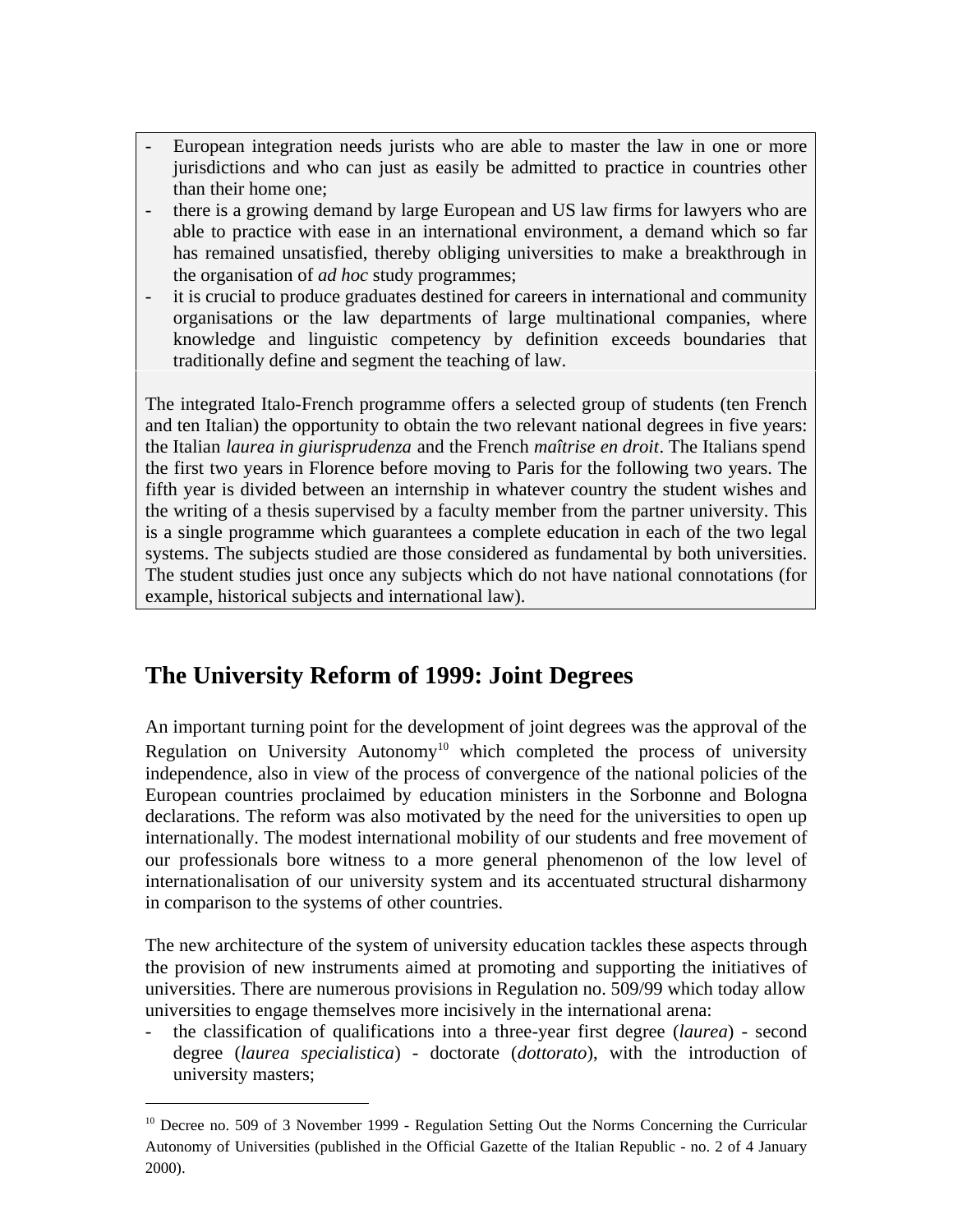- the possibility to award joint degrees with foreign universities;
- the recognition of foreign study periods, credits and qualifications for the purposes of permitting the further studies;
- the obligatory study of a another language of the European Union and the awarding of credits therefor;
- the possibility to sit the final course examination in a foreign language;
- the generalised introduction of the Diploma Supplement on the basis of proposals drawn up internationally.

Focusing our attention on inter-university cooperation and the award of joint degrees, it is Article 3 which provides that "further to agreements in this regard", Italian universities may award first and second degrees (as well as all of the other qualifications envisaged by the new rules) "also in conjunction with other Italian or foreign universities.". The rules governing the "the procedures for the award of the joint qualifications" are delegated (Article 11, paragraph 7, subparagraph n) to the general academic regulations of the university. To this end it has been suggested<sup>11</sup> that:

- in the case of joint degrees with Italian universities, the relevant certificate should list all the participating universities (while the agreement among the universities themselves should contain an indication of the Rector or Rectors empowered from time to time to award the qualification concerned);
- in the case of joint degrees with foreign universities, the procedures for the award of the qualification concerned should be expressly regulated in the inter-university agreements given the differences in the rules among various countries.

# **Joint Degrees Between Italian Universities**

 $\overline{a}$ 

The chance to exploit synergies between universities to enrich the courses on offer has been grasped by many universities. Some initiatives which had been undertaken in past years have now been joined by others in the 2001-2002 academic year. The following are some examples, just to cite a few:

- the degree course in Computer engineering and biomedics in Catanzaro, offered jointly by the University of Catanzaro and Milan Polytechnic;
- the degree course in Primary education in Modena, offered jointly by the University of Modena and Reggio Emilia and the University of Bologna;
- the degree course in Viticulture and oenology science and technology in Verona, offered jointly by the University of Verona and the University of Padua;
- the degree course in International commerce in Vicenza, offered jointly by the University of Verona and the University of Padua;
- the degree course in Logistical and production engineering in Bolzano, offered by Turin Polytechnic in collaboration with the Free University of Bolzano;

<sup>&</sup>lt;sup>11</sup> See the Ministerial Note (MURST-Saus-Ufficio III), document record no. 822, of 25 May 2001 concerning "curricular autonomy - application problems".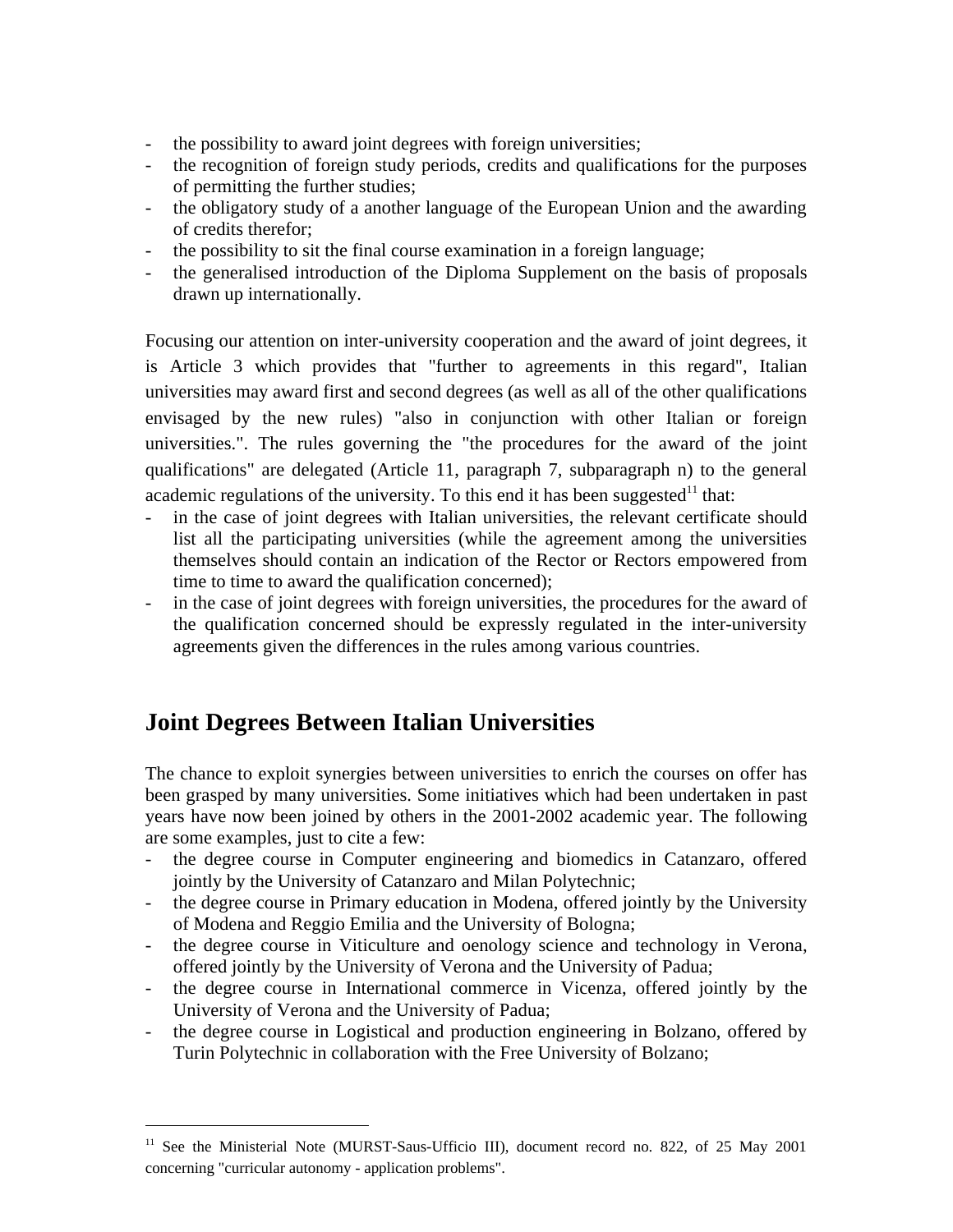- the degree course in Animal breeding science and technology in Catanzaro, offered jointly by the University of Catanzaro and the universities of Bologna, Bari and Messina.

# **Joint Degrees in Two "Internationalisation" Programmes**

The objective of the reform is to give the Italian university system a marked international dimension and in this regard the development of joint qualifications is incentivised economically and through a support plan.<sup>12</sup>. The three-year development plan for the Italian university system allocated ITL 20 billion (10.33 million euro) in 2000 to fund integrated study programmes which entail the joint participation of students and teachers from at least one other country, mutual recognition of qualifications and the award of double degrees.

It is generally recognised that, whereas until now internationalisation has developed in terms of programmes and activities fostering the mobility of students, researchers and teachers which in turn have been supported by the universities themselves, the Ministry and the European Commission, the time is now ripe for passing to a more advanced stage of internationalisation, placing the emphasis on the creation of a culture and climate in institutions capable of promoting and sustaining initiatives that are truly international and intercultural. This means stimulating and favouring the process of university self-assessment through comparison with the university educational systems of other countries but above all through integrating or infusing an international and intercultural dimension in ordinary teaching activities, learning, research and services by means of a combination of a wide range of activities, policies and procedures ingrained in the development of the new initiatives. In short, the emphasis is placed on planning, curricular, organisational, policy and procedural aspects of the creation of new international qualifications<sup>13</sup>.

The Ministry of Universities launched the "internationalisation" programme in December 1999, and issued a call for projects with respect to which all Italian universities could submit bids. The results of the call for projects as at the expiry date can be summarised as follows:

- universities and university institutes which submitted projects: 68 (out of 75);
- projects submitted: 477 (an average of 7 projects per university);
- overall cost of the projects submitted: ITL. 148 billion (equal to around 76 million euro);
- overall financing requested from MURST: ITL. 59.4 billion (equal to around 30.7) million euro) in comparison to the ITL 20 billion available;
- overall university co-financing: ITL. 68.4 billion (35.3 million euro);
- student mobility envisaged: 21,611;
- teacher mobility: 8398.

 $\overline{a}$ 

<sup>&</sup>lt;sup>12</sup> Ministerial Decree of 21 June 1999, article 7.

<sup>13</sup> See Antonello Masia, "Internazionalizzare l'università italiana", in *Universitas*, no. 79, April 2001.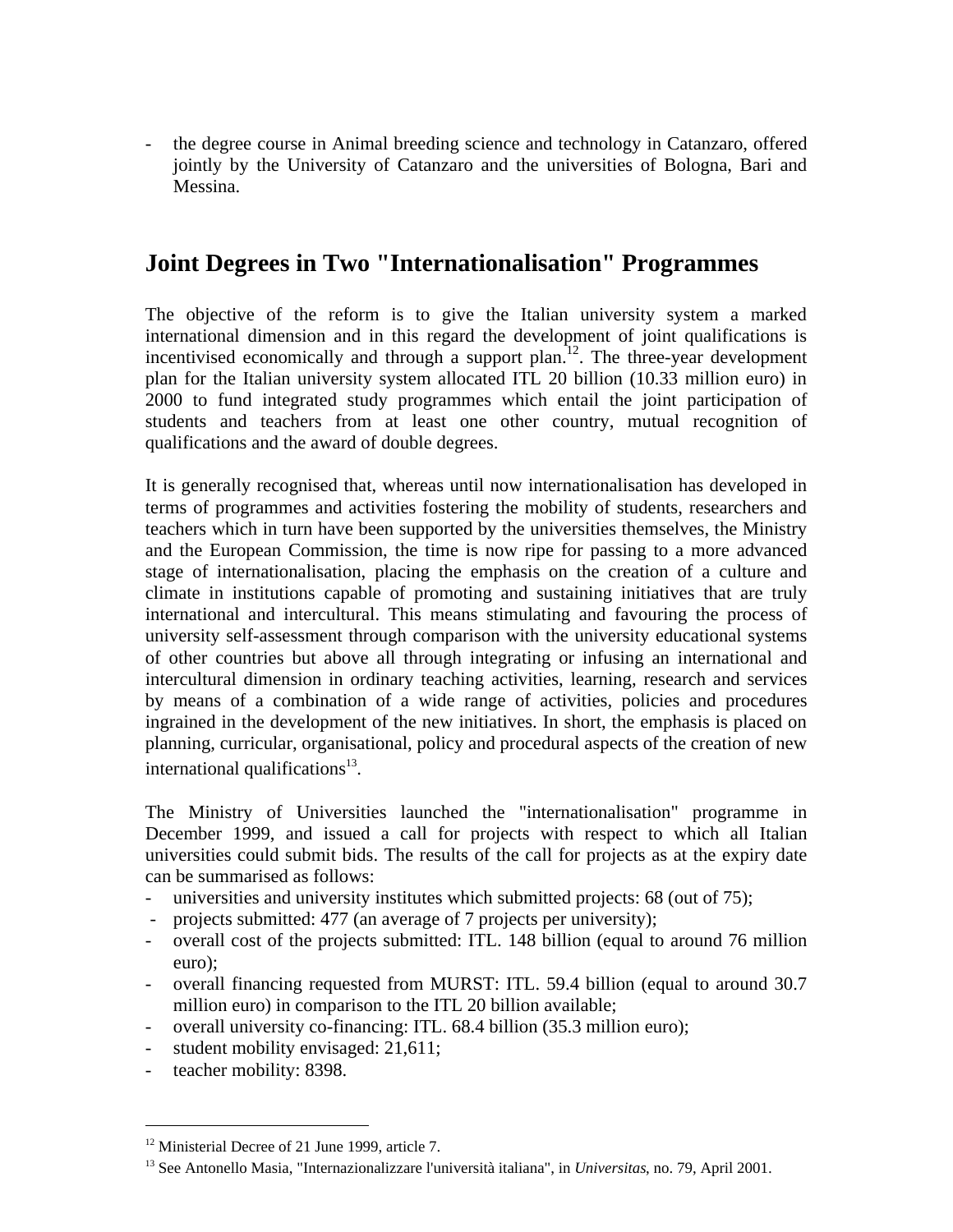The Ministry approved and financed 178 projects corresponding to an overall financial commitment of ITL. 52 billion of which ITL. 20 billion from MURST and 32 billion from the co-financing guaranteed by the universities on the basis of their own resources or finance coming from other sources $^{14}$ .

### **The International Degree Course and the Joint Degree in Biotechnology: the experience of the University of Perugia.**

The University of Perugia successfully participated in the internationalisation project submitting a proposal for a first degree course in biotechnology co-ordinated by Professor Mariapia Viola Magni. The project was a spin off from the Biotechnology Thematic Network selected and approved by the European Union. The project, coordinated by the University of Perugia, comprises other Italian (Udine), Portuguese (Lisbon), Spanish (Valencia), German (Bonn), Finnish (Turku), Polish (Gdansk), Hungarian (Budapest), Czech (Prague) and Austrian (Vienna and Salzburg) universities. The universities formed a consortium governed by an agreement and by-laws.

The degree course lasts three years and is held in the English language as it caters for students from different nationalities. In the initial stage there are 40 students, equally representing the participating universities and chosen by them. The course is held in Perugia while the thesis is done in the university of another country or in a company. The course is very much oriented towards industry and seeks to educate graduates who can then directly find a job in industry or even set up a business themselves. Each semester comprises a total of 300 contact hours, of which a third are lectures with the balance dedicated to practicals. In the final semester the students concentrate on writing their thesis. At the end they receive a joint degree certificate which bears the signatures of all the universities in the consortium.

The first "internationalisation" programme of 1999 met with widespread approval as is witnessed by the number of projects submitted. The reason for the success can be ascribed to the correct structuring of the relationship between national policy and university autonomy as well as to the commitment of each single university to achieving a profile in the international arena. The success of the first programme led the Ministry to adopt a second round of initiatives for the years 2002-2003 with financing on a par with that granted previously<sup>15</sup>. The new call for projects envisaged three types of projects that could be co-financed by the Ministry:

the joint design and organisation, on a reciprocal basis, of university courses (first degree, second degree, doctorate, master, specialisation courses), subject to the signing of agreements for such purposes which envisage the participation of teachers and students from institutions of at least one other country;

 $\overline{a}$ 

<sup>&</sup>lt;sup>14</sup> On 8 June 2001 at the Perugia University for Foreigners, the Rectors' Conference and the Ministry of Universities organised a national conference with the title "Internationalisation Strategies of the Italian University System" dedicated to comparing the experience in different disciplines and monitoring the problems that emerged in the start up phase.

<sup>&</sup>lt;sup>15</sup> Ministerial Decree no. 115 of 8 May 2001 - Planning of the University System for the Three Years 2001-2003, article 10 - Internationalisation.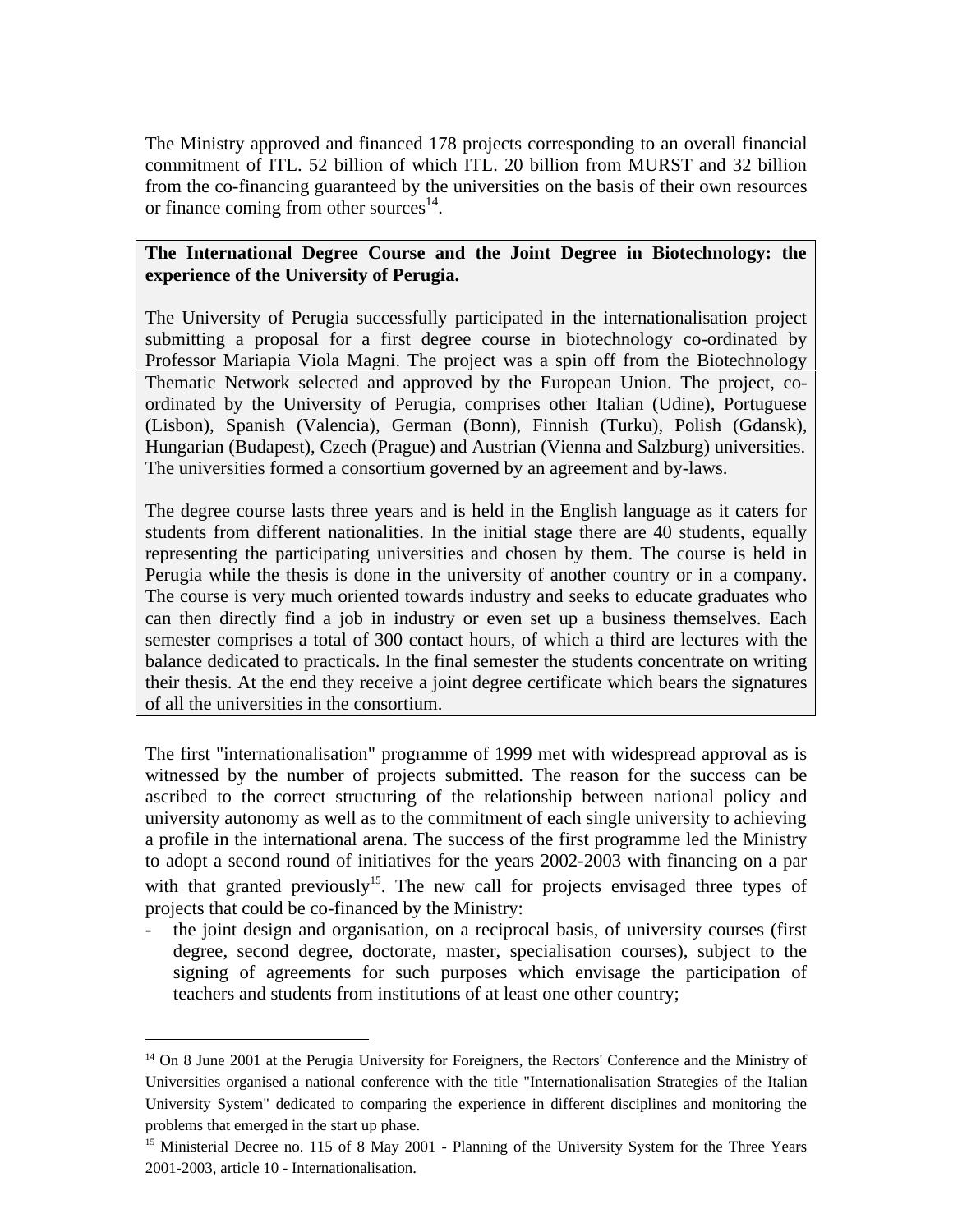- transnational educational initiatives, in collaboration with universities of other countries, aimed at the setting up in such countries of courses or teaching structures apt to value and promote Italian university education models abroad;
- inter-university cooperation initiatives for the study comparative at international level and of a verification/prospective nature at national level - of themes connected to the process of the harmonisation of European university systems referred to in the Bologna Declaration (accreditation, credits, diploma supplement, assessment, quality, recognition of qualifications, etc.). Such initiatives must be aimed at improving the quality, from an international perspective, of university organisation and related administrative structures, must produce effects on the university system and structure and must detail the means by which the results achieved will be disseminated.

### **The University of Bari in Argentina. Courses and Joint Degrees with the University of Belgrano and the State University of Mar del Plata**

An excellent example of transnational education has been realised in Argentina by the University of Bari. In November 1999, during a visit by a delegation of Bari faculty members in Argentina, the first framework agreement was concluded between the University of Bari and the Free University of Belgrano for scientific and teaching cooperation between the two universities concerned. Subsequently, also through the good offices of the Italian Embassy to Argentina, a framework agreement was signed on the basis of which an advanced course was organised in August-November 2000 with the title "Italy and Argentina Compared: Culture, Society, Law and Economics". A second advanced education initiative was done in 2001-2002: a course entitled "Law and Economics: Rules of the European Union and the Socio-economic Interests of Italy and Argentina".

The University of Bari has also entertained relations for many years with the State University of Mar del Plata, on foot of an agreement signed in 1992. In the 2000-2001 academic year two post graduate courses were organised on site in Argentina, each one lasting 2 years. The first, in the humanities, was dedicated to "Italo-Argentine Cultural Studies" while the second, in the economics field, dealt with "SMEs and Globalisation. The European Union and Mercosur Compared".

At the end of the course the graduates are awarded a joint qualification by the Italian and Argentine universities (pursuant to Ministerial Decree 509/1999). The parchment bears the logo, the name and the signature of the rectors of both universities and describes the two qualifications awarded (*Diploma di perfezionamento* from the University of Bari and *Diploma de Posgrado* from the University of Belgrano); the duration of the course is also stated as is the portion thereof that was spent at the University of Bari.

### **Joint Degrees in the "Bologna Process"**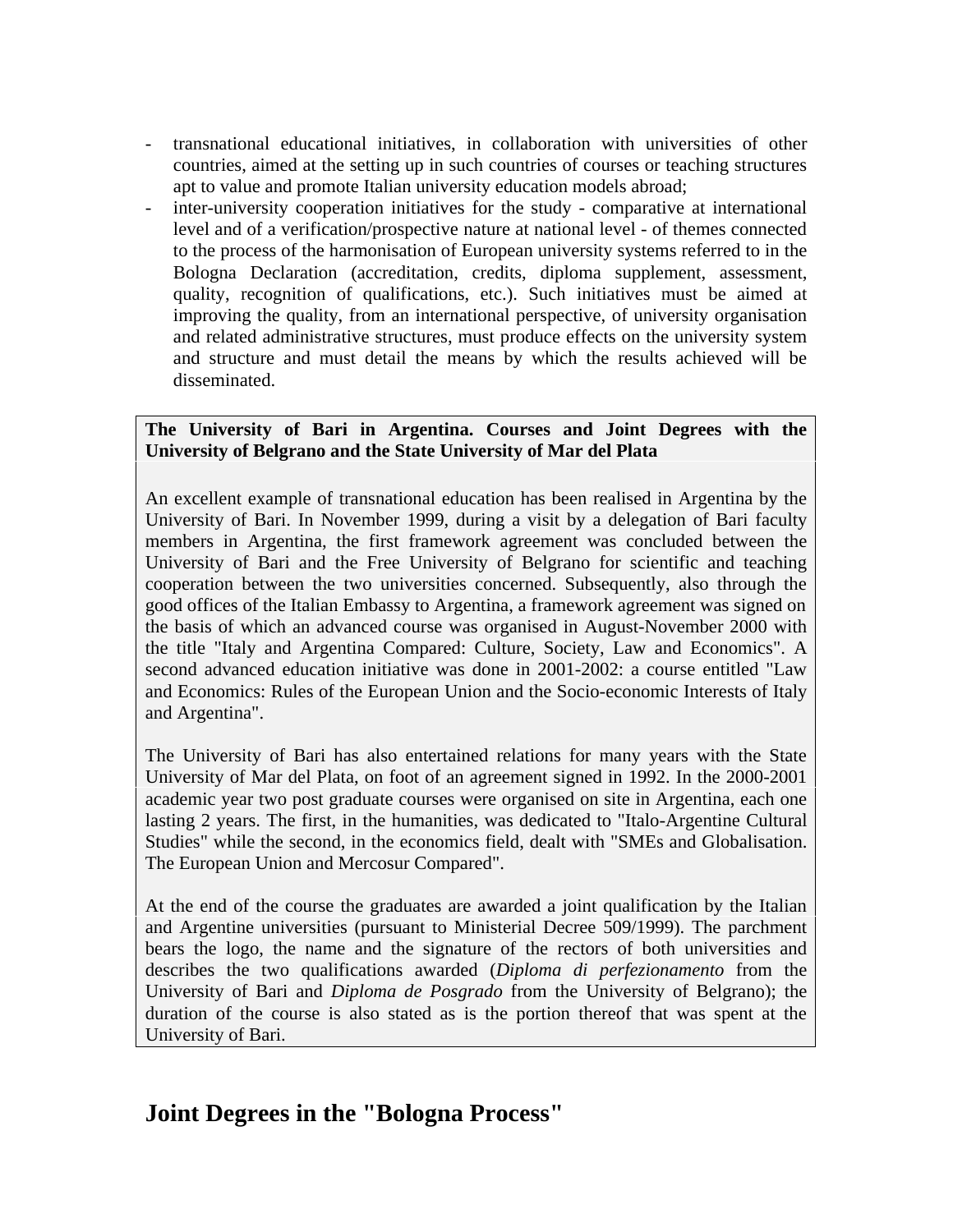On 25 May 1998 the French, German, Italian and UK ministers of education signed a joint declaration at the Sorbonne in Paris on the "harmonisation of the architecture of the European higher education system". The four ministers expressly recognised that the strengthening of the experience of "joint courses" is a significant contribution to the "progressive harmonisation of the overall framework of our degrees and cycles".

A year later the ministers of about thirty European countries met in Bologna on 18 and 19 June and signed a declaration which delineated a "European higher education area" to be constructed within the first ten years of the new century. The Bologna Declaration provides six concrete objectives, among which "promotion of the necessary European dimensions in higher education, particularly with regards to curricular development, inter-institutional cooperation, mobility schemes and integrated programmes of study, training and research".

The attention given to joint courses and degrees was confirmed at the European summit of education ministers held in Prague on 19 May 2001. The final communiqué expressly calls upon the higher education sector "to increase the development of modules, courses and curricula at all levels with "European" content, orientation or organisation. This concerns particularly modules, courses and degree curricula offered in partnership by institutions from different countries and leading to a recognized joint degree"<sup>16</sup>.

# **The Database on Joint Degrees in Italy**

In 2002 and on an experimental basis Cimea has set up a national database on joint degrees and double degrees. A form containing the following information has been prepared to record the various agreements:

- Italian university
- Type of course (first degree, second degree, master, research doctorate, etc.)
- Name of the course
- Qualification awarded
- Discipline
- Foreign country
- Foreign university partner
- Network or inter-university network
- Contact
- Note.

 $\overline{a}$ 

112 agreements for which there was sufficient information were recorded. The reliability of the database is conditioned however by the presence therein of numerous projects which are still at the planning stage or are just being implemented now. Therefore, it is not yet possible to ascertain the effective success of these projects. In some cases the information available on the mechanism of the joint qualification is still

<sup>&</sup>lt;sup>16</sup> "Towards the European Higher Education Area" - Communiqué of the meeting of European Ministers in charge of Higher Education held in Prague on 19 May 2001.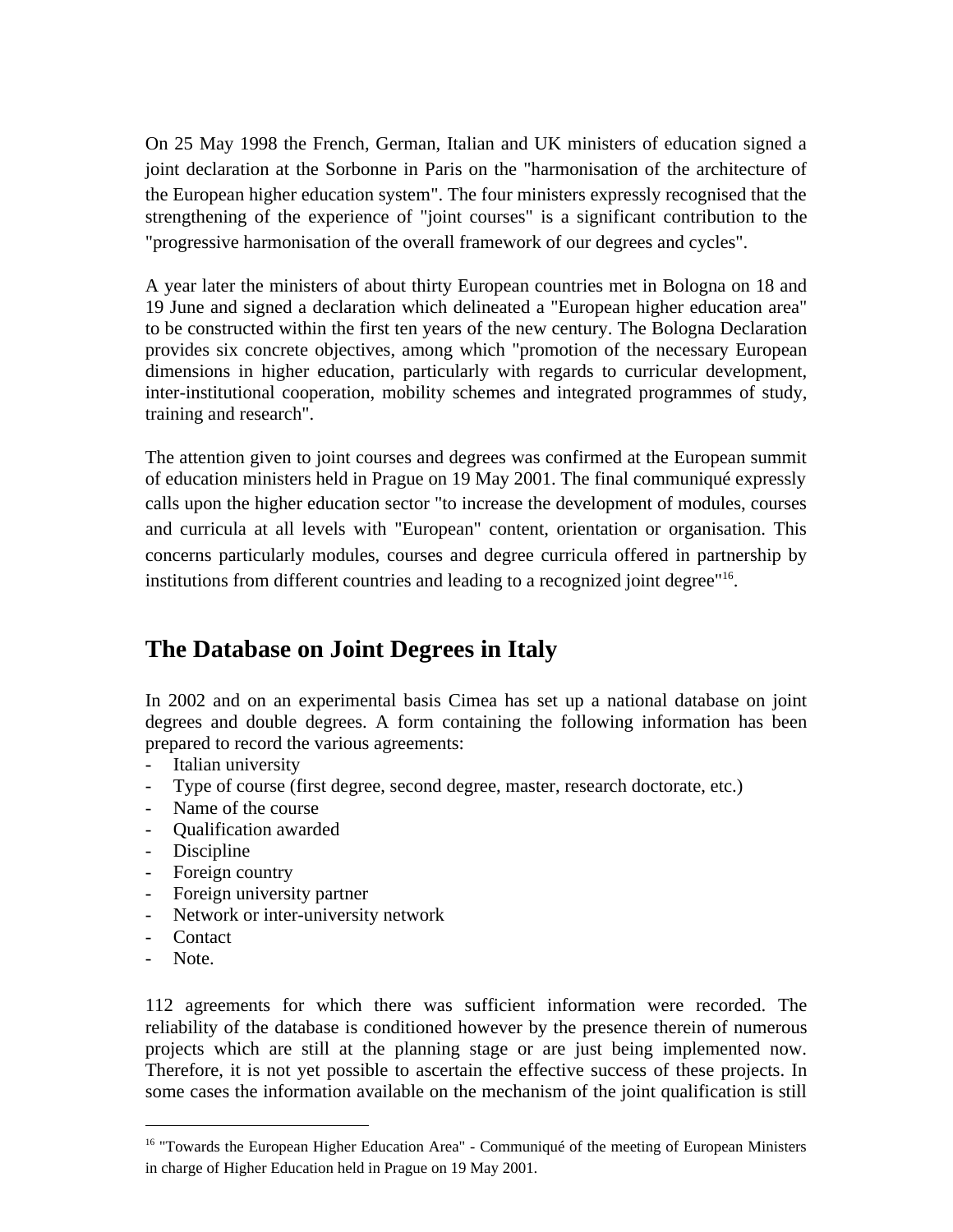subject to the outcome of subsequent negotiations between the parties concerned. Taking account of these limitations, the database does nonetheless show some evident trends, which are set out in the box hereunder.

| Inter-university Agreements for the Award of Joint Degrees and Double Degrees |                |                |  |  |
|-------------------------------------------------------------------------------|----------------|----------------|--|--|
| Sample: 112 inter-university agreements                                       |                |                |  |  |
| Distribution by type of course                                                | no.            | $\%$           |  |  |
| Degree courses (new and old classification)                                   | 47             | 42             |  |  |
| <b>Research doctorates</b>                                                    | 34             | 30             |  |  |
| University master and advanced courses                                        | 27             | 24             |  |  |
| Other (schools of specialisation and university diplomas)                     | $\overline{4}$ | $\overline{4}$ |  |  |
| Totals                                                                        | 112            | 100            |  |  |
|                                                                               |                |                |  |  |
| Distribution of the agreements by discipline                                  | no.            | $\%$           |  |  |
| Health                                                                        | 10             | 9              |  |  |
| Sciences                                                                      | 18             | 16             |  |  |
| Humanities                                                                    | 18             | 16             |  |  |
| Engineering and Architecture                                                  | 27             | 24             |  |  |
| Law, Economics, Political and Social Sciences<br>$\overline{\phantom{0}}$     | $\frac{39}{5}$ | 35             |  |  |
| Totals                                                                        | 112            | 100            |  |  |
|                                                                               |                |                |  |  |
| Distribution of the agreements by foreign country (top six)                   | no.            | %              |  |  |
| France                                                                        | 39             | 35             |  |  |
| Spain<br>-                                                                    | 29             | 26             |  |  |
| Germany                                                                       | 28             | 25             |  |  |
| United Kingdom<br>$\qquad \qquad -$                                           | 21             | 19             |  |  |
| <b>United States of America</b>                                               | 17             | 14             |  |  |
| Sweden                                                                        | 10             | 9              |  |  |
|                                                                               |                |                |  |  |
| Source: Cimea 2002                                                            |                |                |  |  |

With reference to the types of course envisaged by Italian university rules, joint degree courses (which include the basic degree course of the old system and the first and second degree courses of the new one) account for 42% of the sample. In second place are research doctorates with 30%, followed by masters with 24%. However, considered all together post-graduate courses account for more than half. Even taking account of the database limits referred to before, "double degrees" seem to be prevalent for first and second degree courses whereas a joint single qualification accompanied by various forms of joint certification seems to be more the norm for postgraduate courses (masters and doctorates).

With reference to the various discipline groups, joint qualifications tend to find greater consensus in the area of law, economics, political and social sciences (35% of the sample) and in engineering and architecture courses (24%).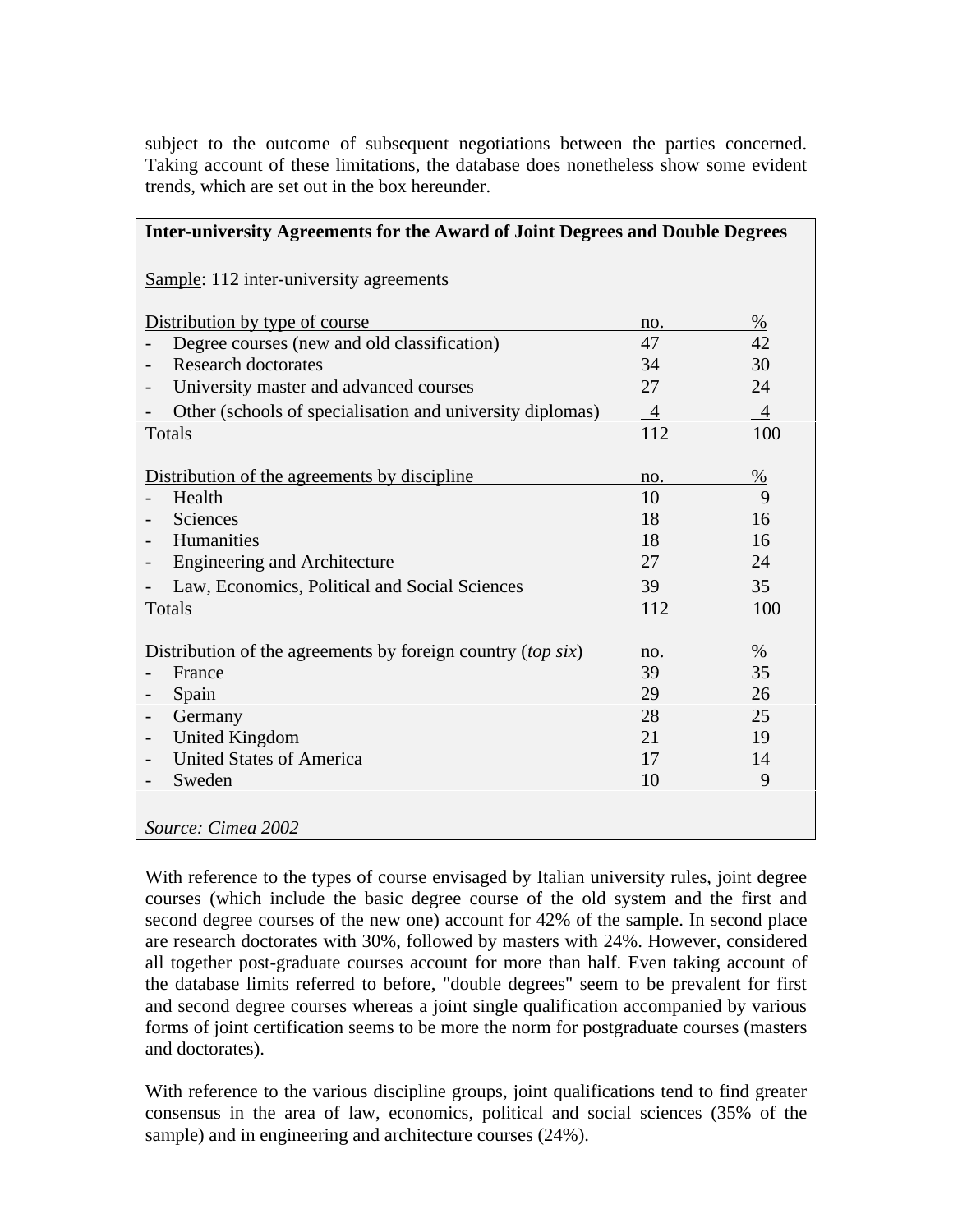With reference to the choice of foreign partner, Italian universities show a marked tendency to favour agreements with universities in the larger European countries, in particular ones from France (one agreement in three), Spain and Germany (one in four) as well as the United Kingdom (one in five). American universities occupy the fifth place with a 14 % share, which covers principally joint research doctorates.

### **Integrated Study Programmes and Common Degrees**

The wide-ranging survey of the Italian experience we have conducted brings us to the final part of this paper where an attempt at providing a summary will be made. Cooperation between institutions of different countries in determined disciplines has generated common education and training activities, generally under the heading of integrated study programmes or integrated curricula, which are characterised by a common assumption of responsibility by the participating institutions as regards:

- the design of the curriculum;
- the organisation of the studies;
- the type of qualifications awarded.

#### **Design of the Curriculum**

Curricular integration based on design tends towards the identification of shared educational goals and the drawing up of a common study path, in some cases highly compatible with national standards and in other cases seen as a markedly "European" one. Some highly integrated programmes envisage a parallel and contemporary offer of the same educational activity and the complete sharing of teaching, learning and examination methods, thereby allowing participating students to follow the same course in different locations. Although mobility is seen as an essential element of the programme it does not introduce curricular variables in the study programme, which must consequently be completed within the same period at all participating locations. In other cases the participating institutions offer specific segments which complement the overall course designed, thus making it necessary for students to spend time at each of the participating universities.

Courses with a low level of design stage integration identify some components of each participating institutions' study programmes - be they basic parts of the curriculum or specialist areas - and then proceed to put together a programme which values those components to the maximum. Mobility is seen as an opportunity for integration that is important in itself but also a means of acquiring at partner institutions knowledge and skills not available at the home institution.

#### **Organisation of the Studies**

The organisation or management of the studies mainly concerns decisions on logistical and financial aspects of the programme, the selection of students and the choosing of the teaching staff. Organisation of the studies can be highly integrated in cases where students from various institutions converge on a single location, are subject to the same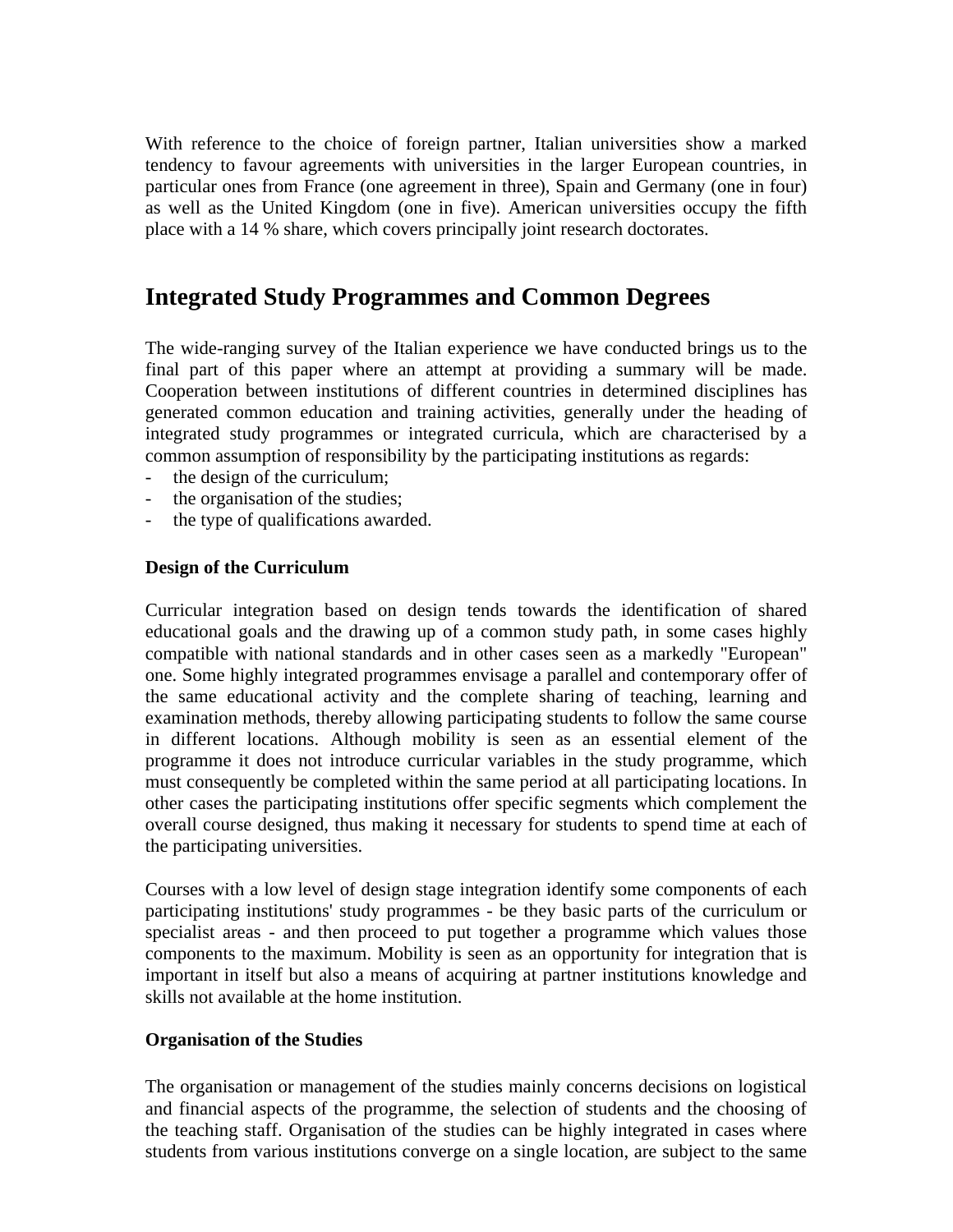selection procedures and participate in the same didactic activities contributed by teachers from different institutions. A lower level of integration occurs in cases where the periods of student mobility are limited in comparison to the overall duration of the studies, where the contribution of foreign teachers is marginal with respect to the general programme or where students are selected by each institution in accordance with different criteria.

### **Type of Qualifications Awarded**

It would be reasonable to assume that the type of qualifications awarded by partners would depend on the characteristics of the programme in the other two phases of the cooperation project. A hypothesis of this kind would allow one to draw up a classification of the qualifications from common programmes on the basis of the level of integration reached in the design and implementation of the curriculum concerned. The objective of such a classification is to make currently used terminology more transparent and comprehensible, terminology which has come to de dominated by just two terms: joint degrees and double degrees.

The survey carried out indicates that there exist various types of agreement on the issue of awarding qualifications. The various formulae are set out in the box hereunder.

Case no. 1. Award of the national qualification with commitment for mutual recognition.

Each participating institution awards its own national degree to its own students and undertakes to recognise the qualification awarded by the partner without any additional burden for the students. The level of curricular integration required for this type of agreement is generally agreed at bilateral level.

Case no. 2. Award of the national qualification with a joint certificate.

Each participating institution awards its own national degree to its own students and at the same time issues a joint certificate testifying as to a determined level of curricular integration, whose requisites are agreed at bilateral or possibly network level.

Case no. 3. Award of the national qualification with attachment of a European label Each participating institution awards its own national degree to its own students and at the same time issues a European label testifying as to a determined level of curricular integration, whose requisites are agreed at European level.

Case no. 4. Award of a joint qualification.

The participating institutions jointly award a joint degree on the basis of bilateral or network agreements which envisage the completion of an integrated curriculum whose duration is fixed by the partners.

Case no. 5. Subsequent acquisition of the second qualification.